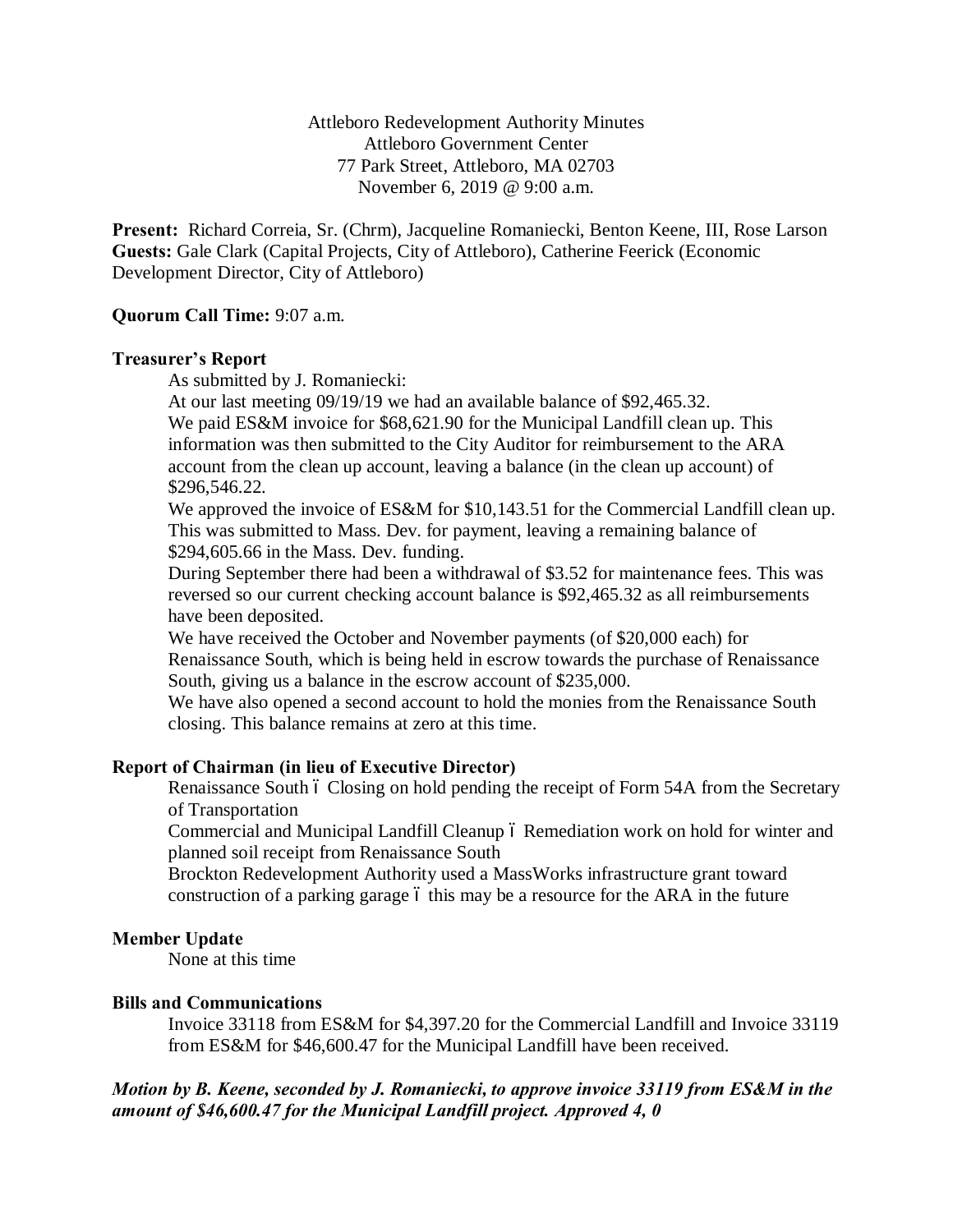*Motion by B. Keene, seconded by J. Romaniecki, to approve warrant 20-4 in the amount of \$46,600.47. Approved 4, 0*

*Motion by B. Keene, seconded by J. Romaniecki, to approve MOA reimbursement request #5 in the amount of \$46,600.47. Approved 4, 0*

*Motion by B. Keene, seconded by J. Romaniecki, to approve invoice 33118 from ES&M in the amount of \$4,397.20 for the Commercial Landfill project and to authorize submission to MassDevelopment for payment to ES&M. Approved 4, 0*

#### **Reading/Approval of Minutes**

Regular session minutes for the meeting of September 19, 2019 were presented for approval.

# *Motion by B. Keene, seconded by J. Romaniecki, to approve the minutes from the September 19, 2019 meeting. Approved 4, 0*

#### **New Business**

Submission of Project Concept to the FTA: Footbridge across the Ten Mile River at  $4<sup>th</sup>$ Street; sidewalk along  $4<sup>th</sup>$  street; feasibility study/economic analysis for parking garage within the TOD.

# *Motion by B. Keene, seconded by J. Romaniecki, to approve a request to GATRA to include proposed footbridges and feasibility study/economic analysis within the request for the FTA reimbursement. Approved 4, 0 by roll call vote:*

| R. Correia    | Aye |
|---------------|-----|
| B. Keene      | Aye |
| R. Larson     | Aye |
| J. Romaniecki | Aye |

#### **Project Updates**

**Urban Renewal District**  $\acute{o}$  C. Feerick gave an update on parcels being sold/planned for private redevelopment. An RFP for 135 County Street (former high school) has generated interest among developers

**DIF Technical Assistance Study** 6 MassDev has programs (District Improvement Financing)

**TDI Update –** George Durant, a Fellow from Mass Development, will be working with Catherine Feerick

**Downtown Business Competition** 6 C. Feerick is researching a program to attract up to 5 new businesses.

### **Unfinished Business**

**MBTA Land Swap** 6 No update at this time

## **Next Meetings**

Wednesday, December 11 @ 9:00 a.m. Meetings are open to the public and all are welcome to attend